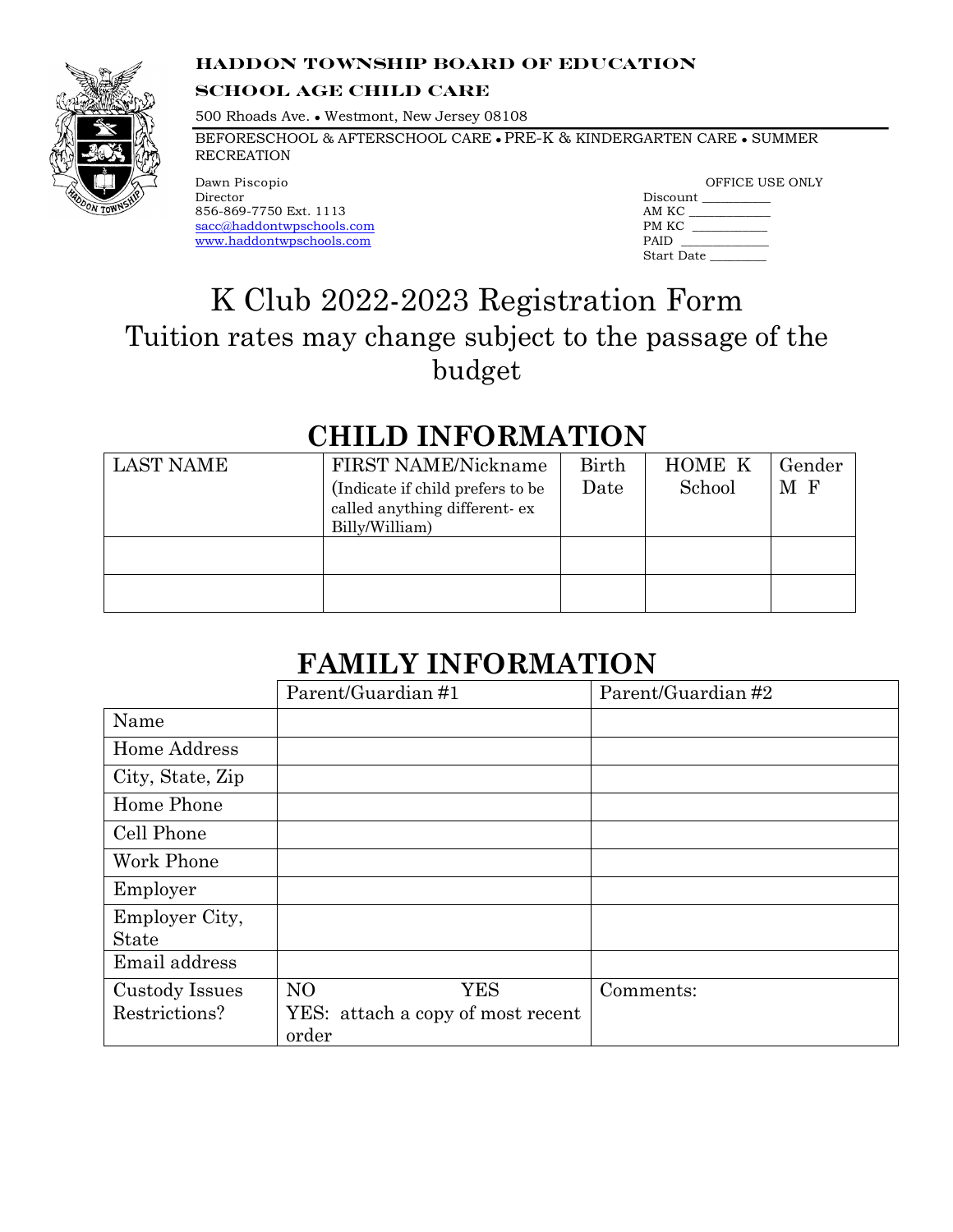## **K CLUB SCHEDULE (AM-8:30am-12:30pm) (PM-11am-3pm)**

#### **(Put an "X" in the boxes that your child will attend K Club)**

| Monday | Tuesday | Wednesday | Thursday | Friday |
|--------|---------|-----------|----------|--------|
|        |         |           |          |        |
|        |         |           |          |        |

### **K CLUB MONTHLY FEES**

| Check $(\tilde{\mathbf{x}})$ | FIXED Days per week | FEE-Monthly Fee |
|------------------------------|---------------------|-----------------|
|                              | 1 day               | \$100           |
|                              | 2 days              | \$175           |
|                              | 3 days              | \$250           |
|                              | 4 days              | \$320           |
|                              | 5 days              | \$375           |

D I S C O U N T S **\*** Free and Reduced Lunch (Will be verified with BOE)

## **BEFORE CARE SCHEDULE (7am-8:30am)**

**(Put an "X" in the boxes that your child will attend Before Care)**

| Monday | Tuesday | Wednesday | Thursday | 'rıday |
|--------|---------|-----------|----------|--------|
|        |         |           |          |        |
|        |         |           |          |        |

## Drop in Only **BEFORE CARE MONTHLY FEES**

Opens at 7 AM/ Breakfast served

| Check $(\tilde{\mathbf{x}})$ | FIXED Days per week | Monthly Fee |
|------------------------------|---------------------|-------------|
|                              | 1 day               | \$45        |
|                              | 2 days              | \$65        |
|                              | 3 days              | \$90        |
|                              | 4 days              | \$115       |
|                              | 5 days              | \$125       |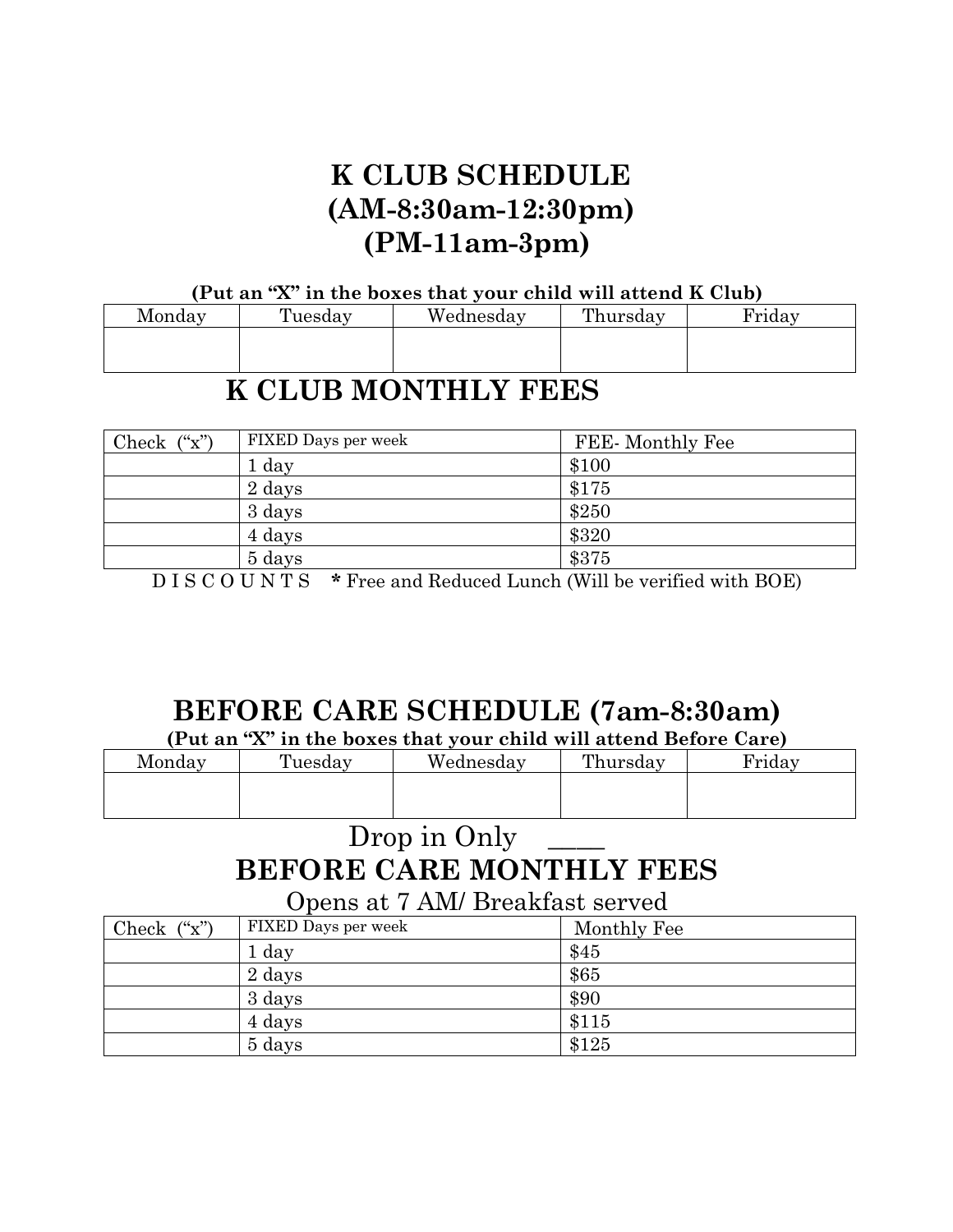# **AFTER CARE SCHEDULE (3pm-6pm)**

| Monday | Tuesday | Wednesday | Thursday | r'rıday |
|--------|---------|-----------|----------|---------|
|        |         |           |          |         |
|        |         |           |          |         |

## **AFTER CARE MONTHLY FEES**

Closes Promptly at 6pm/Snack Served

|                              | <u>ັ</u>            |             |
|------------------------------|---------------------|-------------|
| Check $(\tilde{\mathbf{x}})$ | FIXED Days per week | Monthly Fee |
|                              | 1 day               | \$100       |
|                              | 2 days              | \$130       |
|                              | 3 days              | \$160       |
|                              | 4 days              | \$190       |
|                              | 5 days              | \$220       |

Drop in Only

\$25 per Day Regular Day/\$30 per half day

**Emergency/Alternate Contact & Authorized Pick Up**: If parent/guardian cannot be reached in the event of an emergency in a reasonable amount of time, the following person(s) will be contacted. Contacts are expected to act on behalf of the parent/guardian; parental permission to pick up child is implied. Contacts should be available during the hours of the SACC program in which the child (ren) is registered for. *\*\*Please list in order of importance*.

#### **List persons other than parent/guardian 1&2**

|        | $=$ $\frac{1}{2}$ $\frac{1}{2}$ $\frac{1}{2}$ $\frac{1}{2}$ $\frac{1}{2}$ $\frac{1}{2}$ $\frac{1}{2}$ $\frac{1}{2}$ $\frac{1}{2}$ $\frac{1}{2}$ $\frac{1}{2}$ $\frac{1}{2}$ $\frac{1}{2}$ $\frac{1}{2}$ $\frac{1}{2}$ $\frac{1}{2}$ $\frac{1}{2}$ $\frac{1}{2}$ $\frac{1}{2}$ $\frac{1}{2}$ $\frac{1}{2}$ $\frac{1}{2$ |                          |                               |
|--------|------------------------------------------------------------------------------------------------------------------------------------------------------------------------------------------------------------------------------------------------------------------------------------------------------------------------|--------------------------|-------------------------------|
| Call   | <b>Full Name</b>                                                                                                                                                                                                                                                                                                       | Relationship to<br>Child | <b>Best Contact</b><br>Number |
| First  |                                                                                                                                                                                                                                                                                                                        |                          |                               |
| Second |                                                                                                                                                                                                                                                                                                                        |                          |                               |
| Third  |                                                                                                                                                                                                                                                                                                                        |                          |                               |

# **Child must be fully potty trained and able to handle all aspects of toilet hygiene independently**